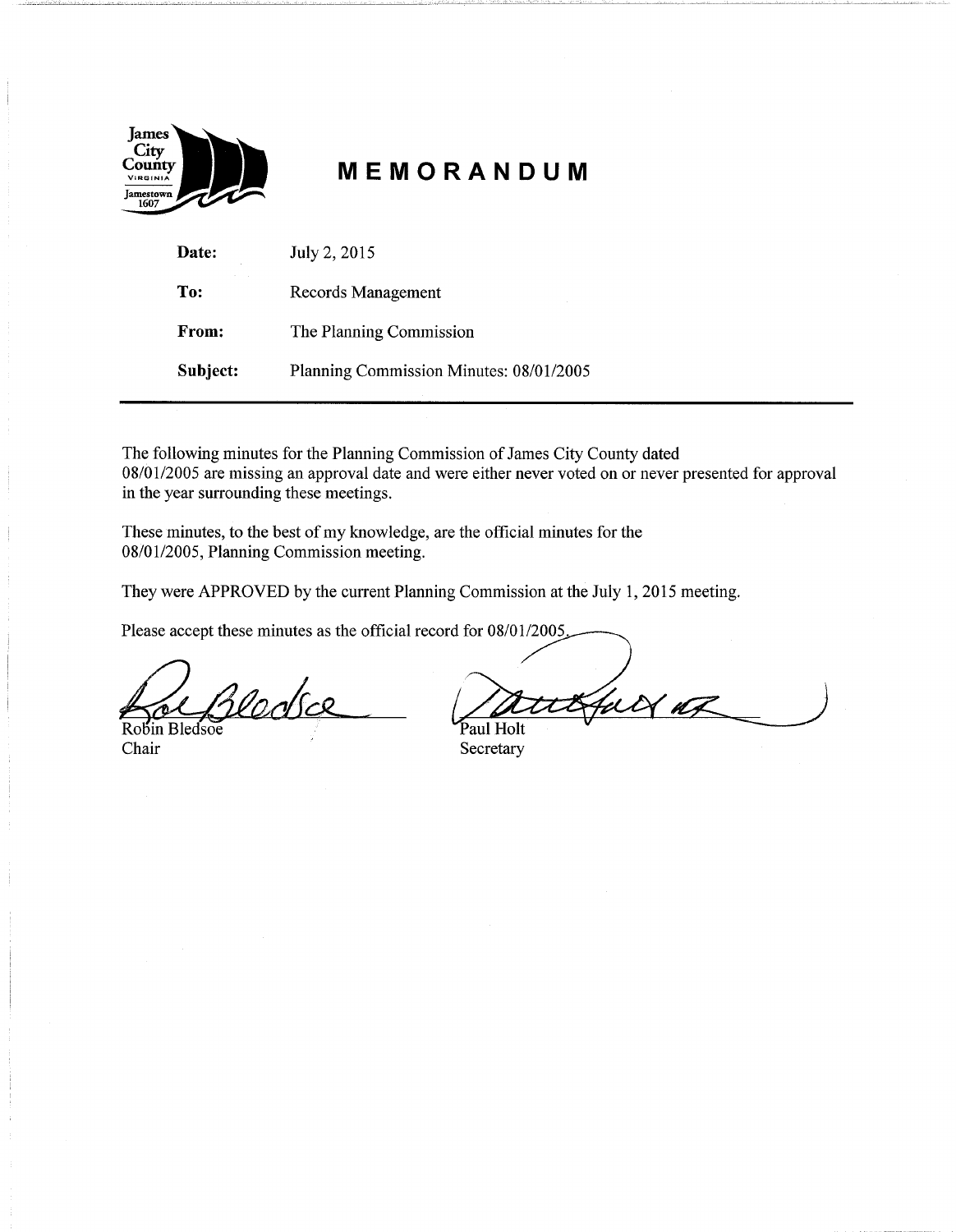A REGULAR MEETING OF THE PLANNING COMMISSION OF THE COUNTY OF JAMES CITY, VIRGINIA, WAS HELD ON THE FIRST DAY OF AUGUST, TWO-THOUSAND AND FIVE, AT 7:00 P.M. IN THE COUNTY GOVERNMENT CENTER BOARD ROOM, 101-F MOUNTS BAY ROAD, JAMES CITY COUNTY, VIRGINIA.

| 1. | ROLL CALL          | <b>ALSO PRESENT</b>                                  |
|----|--------------------|------------------------------------------------------|
|    | <b>Jack Fraley</b> | John Horne, Development Manager                      |
|    | Ingrid Blanton     | Marvin Sowers, Planning Director                     |
|    | Jim Kennedy        | Allen Murphy, Principal Planner/Zoning Administrator |
|    | Mary Jones         | Adam Kinsman, Assistant County Attorney              |
|    | Wilford Kale       | Tamara Rosario, Senior Planner II                    |
|    | Don Hunt           | Matthew Arcieri, Senior Planner                      |
|    | George Billups     | Ellen Cook, Planner                                  |
|    |                    | Matthew Smolnik, Planner                             |
|    |                    | Joel Almquist, Planner                               |
|    |                    | Jose Riberio, Planner                                |
|    |                    | Jason Purse, Planner                                 |
|    |                    | Toya Ricks, Administrative Services Coordinator      |

# 2. MINUTES

Ms. Blanton said she forwarded her corrections to staff via email.

Mr. Sowers said that they were received and would be incorporated into the final draft.

Mr. Fraley motioned to approve the minutes as amended.

Ms. Jones seconded the motion.

In a unanimous voice vote the minutes were approved as amended (7-0).

#### 3. COMMITTEE AND COMMISSION REPORTS

#### A. DEVELOPMENT REVIEW COMMITTEE (DRC)

Mr. Fraley presented the report. The DRC considered one case at its July  $27<sup>th</sup>$  meeting, The Williamsburg Community Chapel Expansion. The DRC unanimously recommended preliminary approval, subject to agency comments.

Ms. Jones motioned to approve the report.

Mr. Kennedy seconded the motion.

In a unanimous voice vote the report was approved (7-0).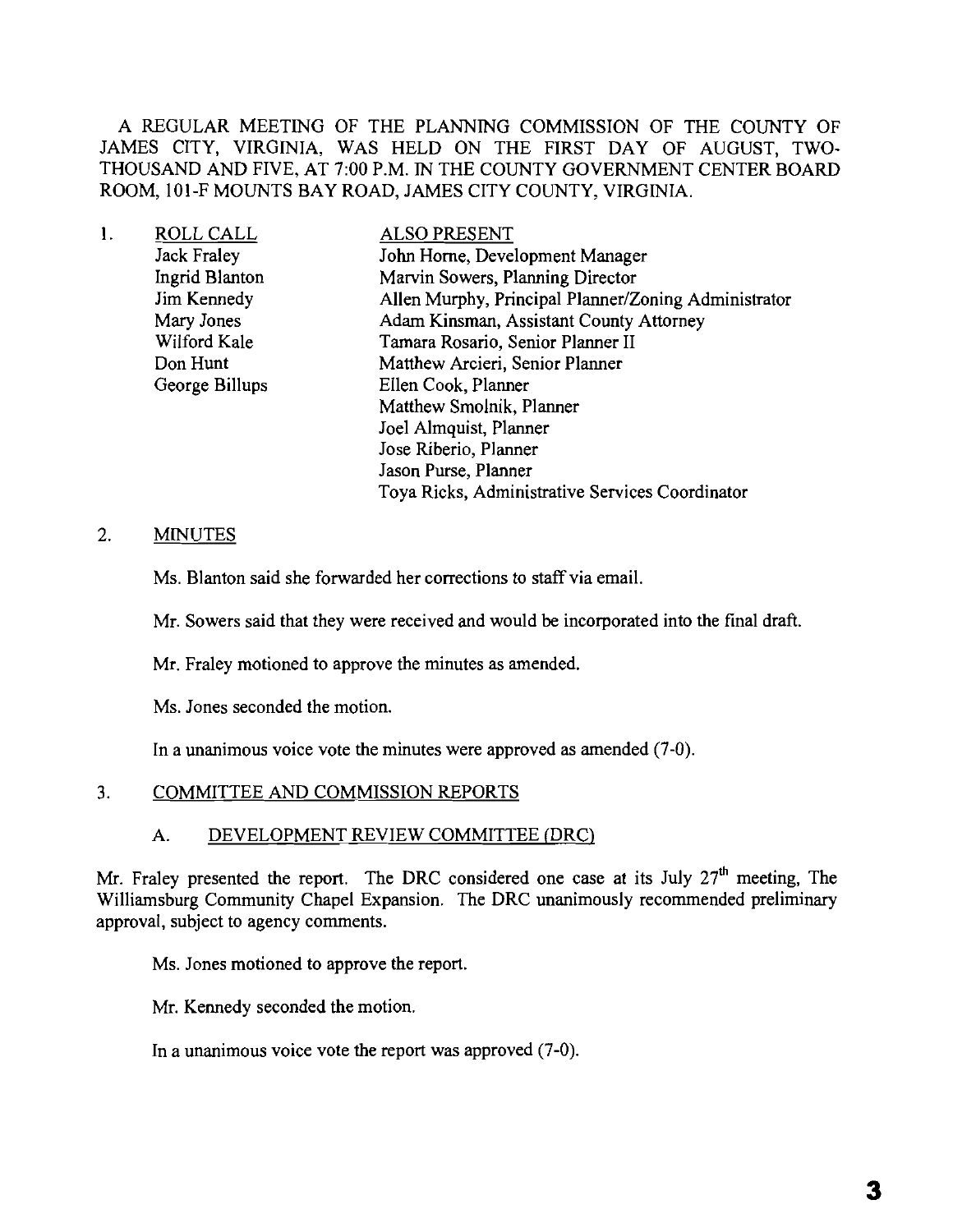# B. OTHER COMMITTEE REPORTS - None

## 4. PUBLIC HEARINGS

- A. Z-6-05/MP-4-05 Warhill Tract
- B. Z-S-05 Williamsburg Wicker and Rattan
- C. MP-9-05/ SUP-21-05 Olde Towne Timeshares
- D. Z-7-05/MP-5-05 Jamestown Retreat
- E. Z-12-05 Toano Business Center

Mr. Hunt stated that the applicants for items 4-A through 4-E requested deferral of those cases until the September 12, 2005 meeting.

Mr. Hunt opened the public hearing.

Hearing no requests to speak, the public hearings were continued to September  $12<sup>th</sup>$ .

# F. AFD-7-86 Mill Creek Agricultural and Forestal District (AFD) – Findley Addition

Mr. Matthew Arcieri presented the staff report. Mr. John Findlay has applied to add 73.25 acres to the existing Mill Creek AFD. The property is located at 3406 North Riverside Drive and is identified as parcel (1-8H) on the JCC Real Estate Tax Map (9-4). The parcel is zoned A-1, General Agricultural and is located in the Stonehouse District. On July  $18<sup>th</sup>$  the AFD Advisory Committee recommended approval by a vote of 9-0.

Mr. Hunt opened the public hearing.

Hearing no requests to speak, Mr. Hunt closed the public hearing.

Mr. Kale motioned approval.

Mr. Kennedy seconded the motion.

In a unanimous roll call vote approval was recommended (7-0). AYE: (7) Billups, Kale, Fraley, Blanton, Jones, Kennedy, Hunt; NAY: (0)

# G. SUP-25-05/MP-10-05 Prime Outlets Master Plan Amendment

Mr. Matthew Arcieri introduced Mr. Jose Riberio. Mr. Riberio presented the staff report. Mr. Alvin Anderson and Mr. Dustin Devore have applied on behalf of Williamsburg Outlets, LLC, to amend the existing master plan and special use permit to allow for a 5,600± square foot expansion of Prime Outlets. The properties can be identified as parcels (I-33C), (1-33D), (I-33E)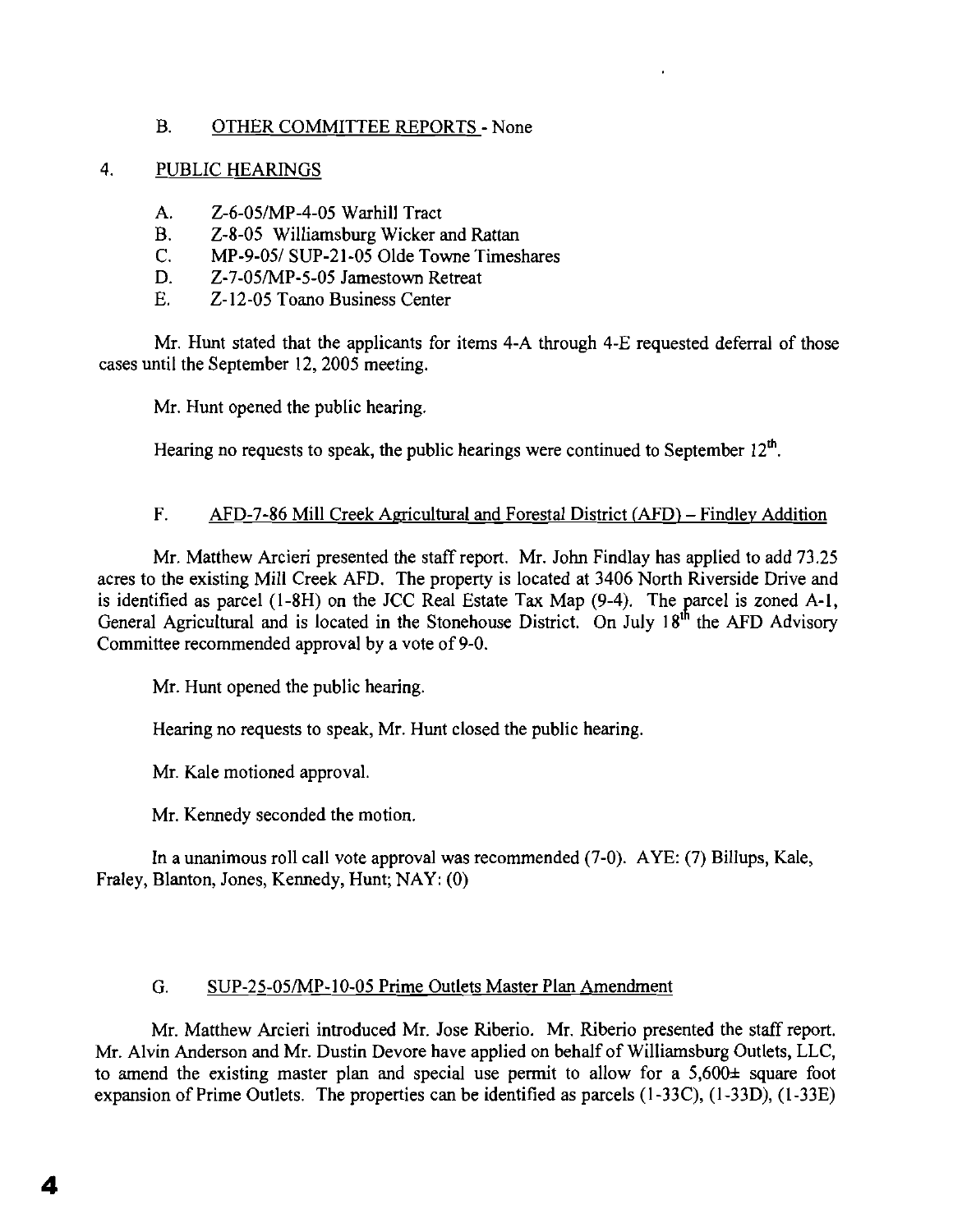and (1-28) on the JCC Real Estate Tax Map (33-1). The property is zoned B-1, General Business, with proffers and is designated Community Commercial on the Comprehensive Plan Land Use Map. Lands designated Community Commercial are intended to allow general business activity in areas located within the Primary Service Area while usually having a moderate impact on nearby development. Staff recommended approval of the application and attached conditions.

Mr. Fraley asked the purpose of the additional parking.

Mr. Riberio said the purpose was to accommodate overflow parking.

Mr. Fraley wanted to know how the parking lot would be accessed.

Mr. Riberio indicated an access route on the location map.

Mr. Fraley confirmed with Mr. Riberio that no signage exists directing traffic to the lot.

Mr. Kale said he would hold his questions regarding traffic for the applicant.

Mr. Kennedy said that several times of the year there is a severe shortage of parking. He asked how this would be addressed.

Mr. Riberio referred the question to the applicant.

Mr. Hunt opened the public hearing.

Mr. Dustin DeVore, Kaufman and Canoles, represented the applicant. Mr. Devore gave a presentation outlining the proposal.

Mr. Kale asked if the leases required employees to park in the rear parking lot.

Mr. DeVore said it was required.

Mr. Kennedy asked how close this expansion would be to the residential development behind the center.

Mr. DeVore answered 400 feet.

Mr. Kennedy was concerned about the effect of lighting, dumpsters and deliveries on the surrounding residents.

Mr. DeVore said they would use down cast lighting and that dumpsters and delivery services would be done the same as it always has.

Mr. Kale asked about the construction taking place near the Joseph Banks store.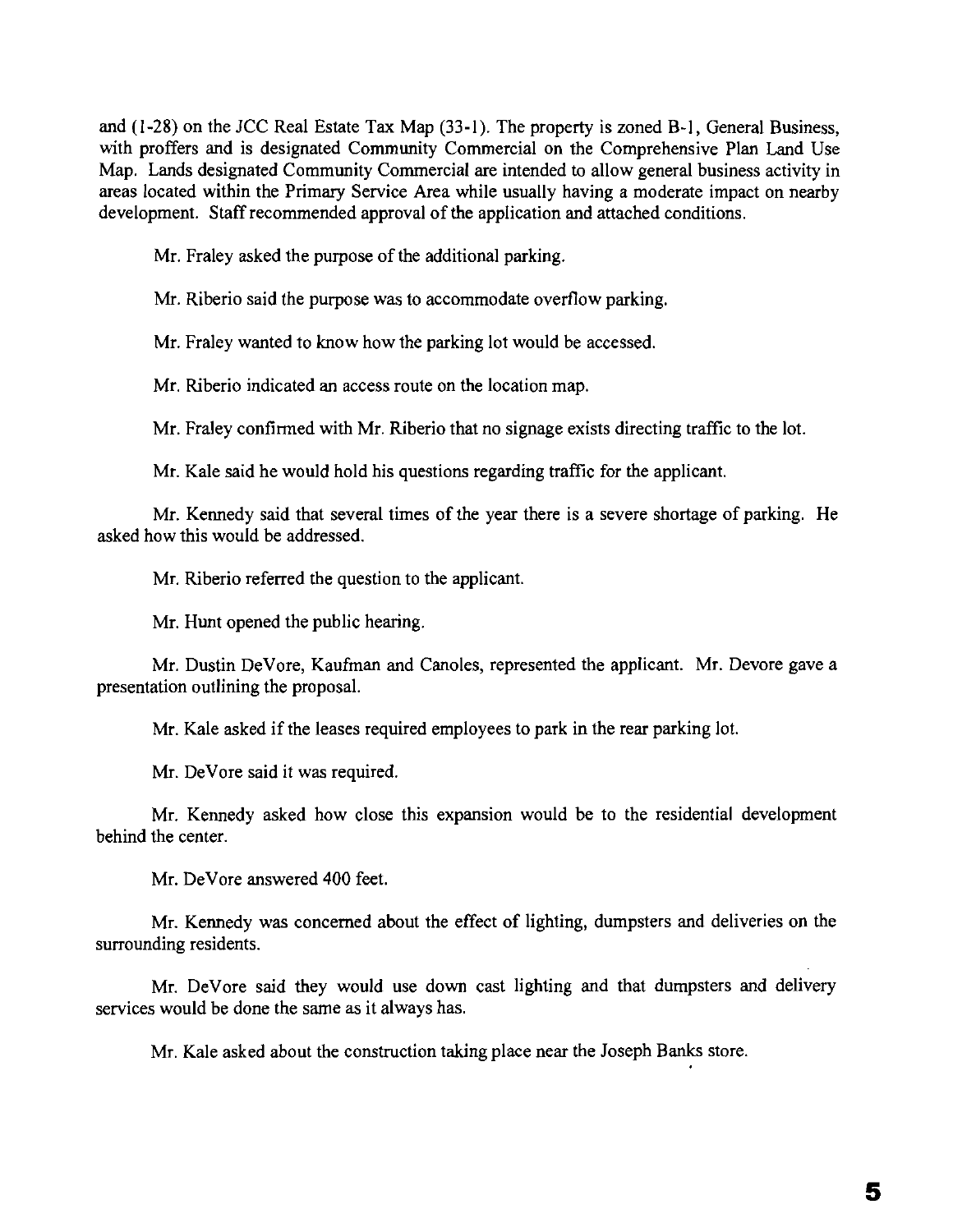Mr. Paul Reid, the applicant, said the dumpster pads that were approved with the previous expansion are being installed.

Mr. Fraley confirmed that they would house the dumpsters currently sitting in the roadway.

Mr. Kale asked if an encroachment was approved to allow cutting into the buffer.

Mr. DeVore said it was approved with the previous expansion request.

Mr. Kale said this should not be allowed in the future because it cuts into the buffer between this project and the adjacent property.

Ms. lones clarified that there was no access to the back parking lot from the outlet mallwithout going back out to Route 60.

Mr. DeVore explained that to provide such access would cause signaling issues on Route 60.

Mr. Kale asked if there was any way to connect the main parking area with the overflow lot.

Mr. DeVore said the applicant would look for ways to improve parking.

Mr. Kale wanted to know how shoppers would access the front of the mall from the rear parking lot.

Mr. Reid said the current expansion includes a breezeway from that parking lot and that signage would be installed. He also said they would provide a one-way access road if the Virginia Department of Transportation (VDOT) would approve it.

Mr. Kale said he thought this addition would make the parking problem worse. He asked if something could be done to help businesses like Ewell Station and the motel that become overflow parking lots for the mall.

Mr. DeVore said they have been in discussions with Ewell Station in the past and would be willing to resume those discussions.

Mr. Kennedy said that in November and December shoppers park at his restaurant that is located in the area. He also voiced some of the parking and traffic concerns voiced by mall employees and other area merchants, including security lighting and access to employee parking areas.

Ms. Jones asked if the current lighting meets code.

Mr. DeVore said it was up to code for what is there now.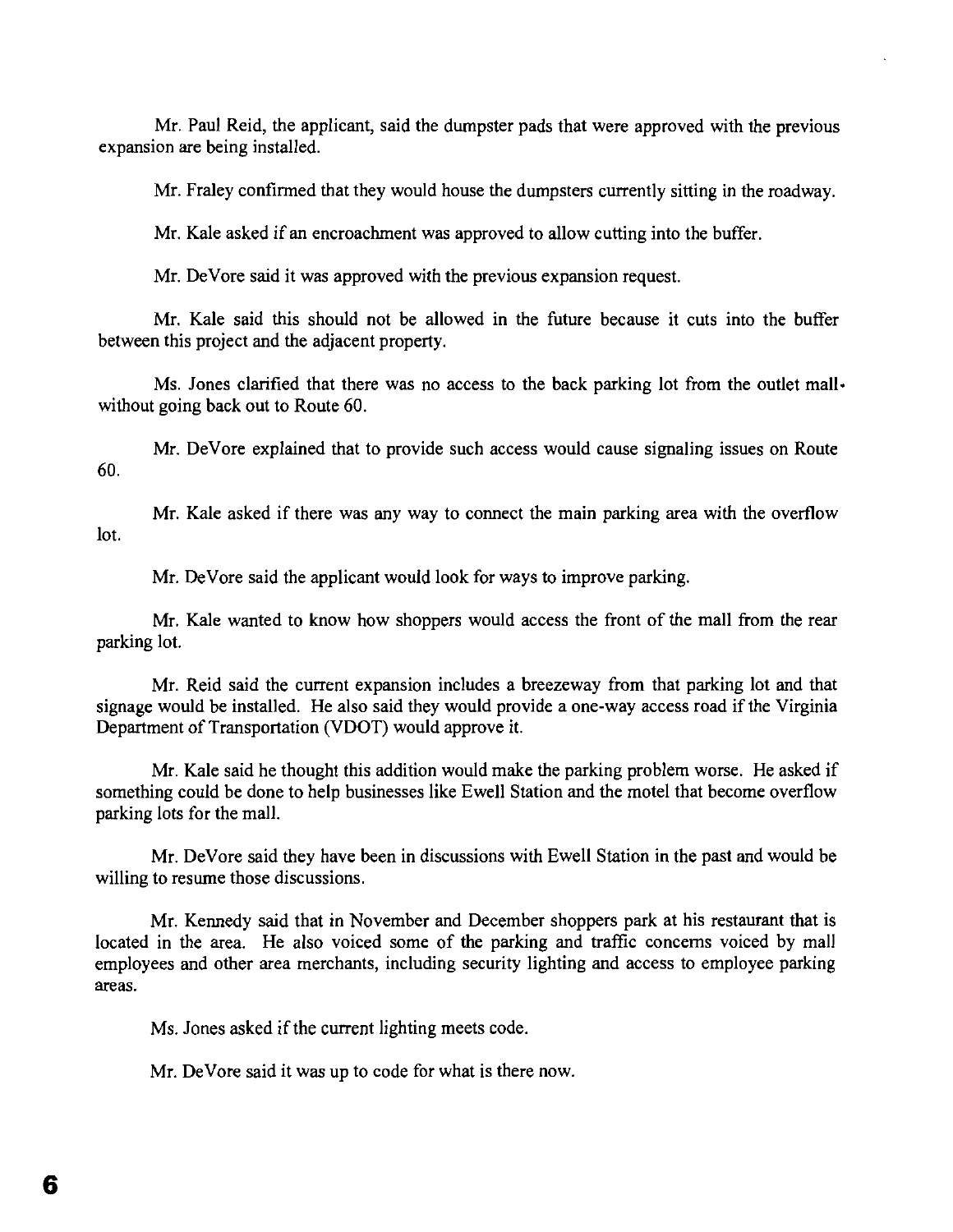Mr. Fraley asked if the applicant would be agreeable to conditions for improved lighting, directional signage to parking areas, and movable planters near the Polo store.

Mr. DeVore said yes.

Hearing no other requests to speak, the public hearing was closed.

Mr. Kennedy motioned to approve the application with the amended conditions recommended by Mr. Fraley. He also urged the applicant to consider parking solutions improving access to the rear parking areas.

Mr. Kale seconded the motion. He also asked the applicant to act in good faith to deal with the parking issues.

Mr. Fraley clarified the amended conditions and agreed with Mr. Kale's request for parking improvements.

Ms. Blanton agreed with the previous comments and amended conditions.

Ms. Jones agreed that satellite parking might be something that should be considered.

In a unanimous roll cal1 vote the application and amended conditions were recommended for approval (7-0).

#### H. SUP-24-05 Williamsburg Winery - Gabriel Archer Tavern

Mr. Matthew Arcieri presented the staff report. Mr. Vernon Geddy has applied for a special use permit on behalf of Williamsburg Farms, Inc., to permit the continued operation of the Gabriel Archer Tavern restaurant which is operated by and in conjunction with the Williamsburg Winery. The existing special use permit for the tavern expired. A restaurant is a specially permitted use in the R-8, Rural Residential district in which the property is located. The property is at 5800 Wessex Hundred and can be further identified as parcel (I-lOB) on the JCC Real Estate Tax Map (48-4). Staff recommended approval of the application and attached conditions.

Mr. Hunt opened the public hearing.

Mr. Vernon Geddy represented the applicant. He stated that all issues had been resolved. Mr. Geddy asked the Commission to recommend approval and made himself available for questions.

Mr. Kale stated that the applicant resolved the outstanding issues eight months later than expected.

Mr. Geddy said he had advised his client not to come back until everything was resolved. He said he recommended his client not ask for more time.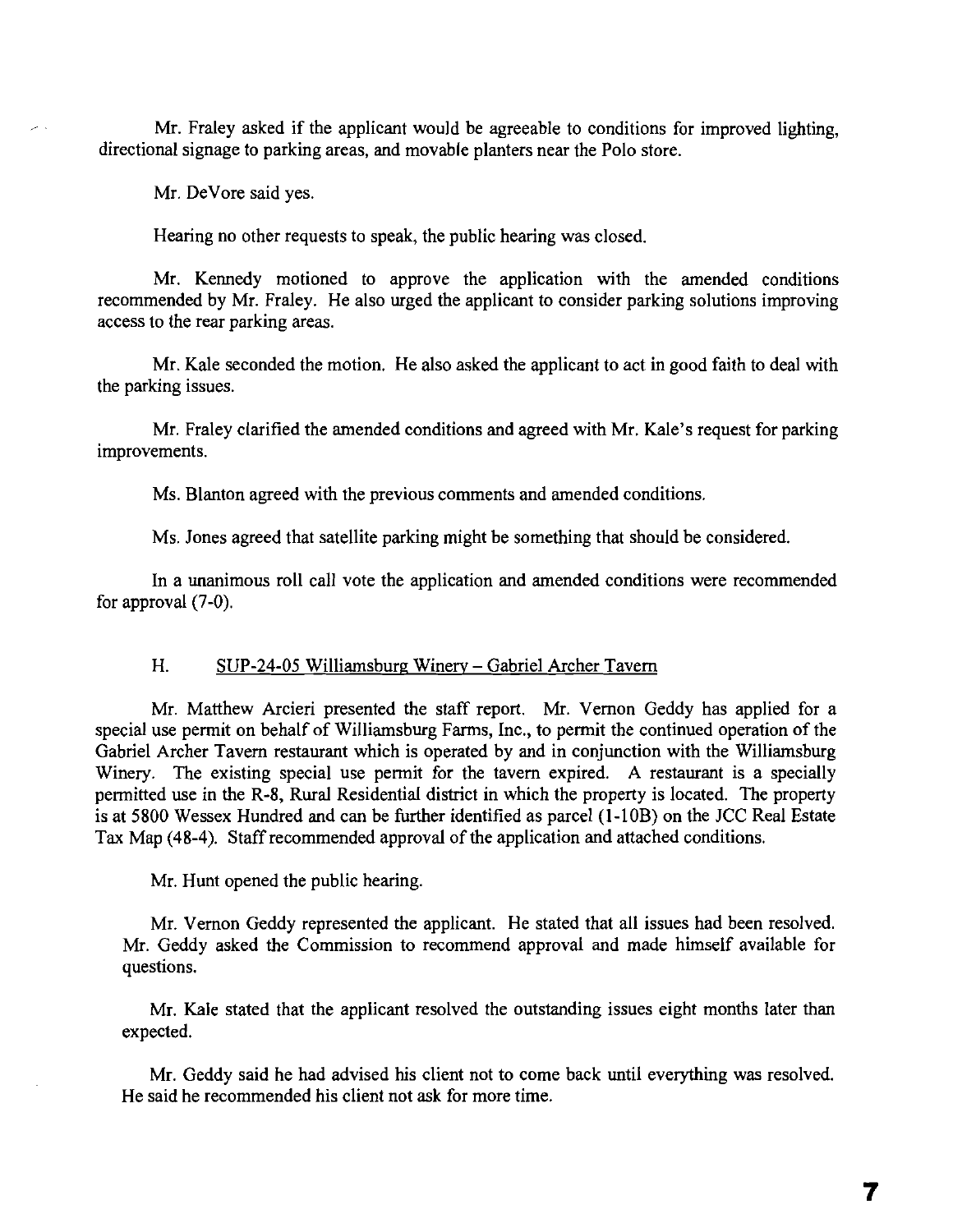Hearing no other requests to speak, the public hearing was closed.

Mr. Fraley motioned to approve the application.

Mr. Kennedy seconded the motion.

In a unanimous roll call vote the application was recommended for approval (7-0). AYE: (7) Billups, Kale, Fraley, Blanton, Jones, Kennedy, Hunt; NAY: (0)

### I. SUP-22-05 Shops at Norge Crossing

Ms. Ellen Cook introduced Mr. Jason Purse. Mr. Purse presented the staff report. Mr. Gregory Davis of Kaufman and Canoles has applied for a special use permit to construct 8 retail shops totaling 13,000 square feet at 7500 Richmond Road. This parcel is located at the intersection of Norge Lane and Richmond Road and can be further identified as Parcel Number (1-71E) on the JCC Real Estate Tax Map (23-2). It is part of the Norge Crossing Shopping Center and is currently zoned B-1, General Business, with proffers. Staff found that with the proposed conditions the application is compatible with the Comprehensive Plan. Staff recommended approval of the application and attached conditions.

Ms. Blanton asked about the proposal's impact on the Yarmouth Creek Watershed Protection Plan.

Mr. Purse stated that one of the conditions included the goals and priorities of the plan.

Ms. Blanton asked if the developer provided funding for education or other protective measures.

Mr. Purse said SUP conditions can not request money.

Ms. Blanton wanted to know if it could be proffered.

Mr. Purse explained that proffers are generated through Rezonings rather than Special Use Permits.

Mr. Hunt asked if the existing BMP would remain.

Mr. Purse said yes.

Mr. Hunt opened the public hearing.

Mr. Greg Davis, Kaufman and Canoles, represented the applicant. Mr. Davis presented the project and showcased the developer's previous project in James City County. He asked the Commission to approve the application.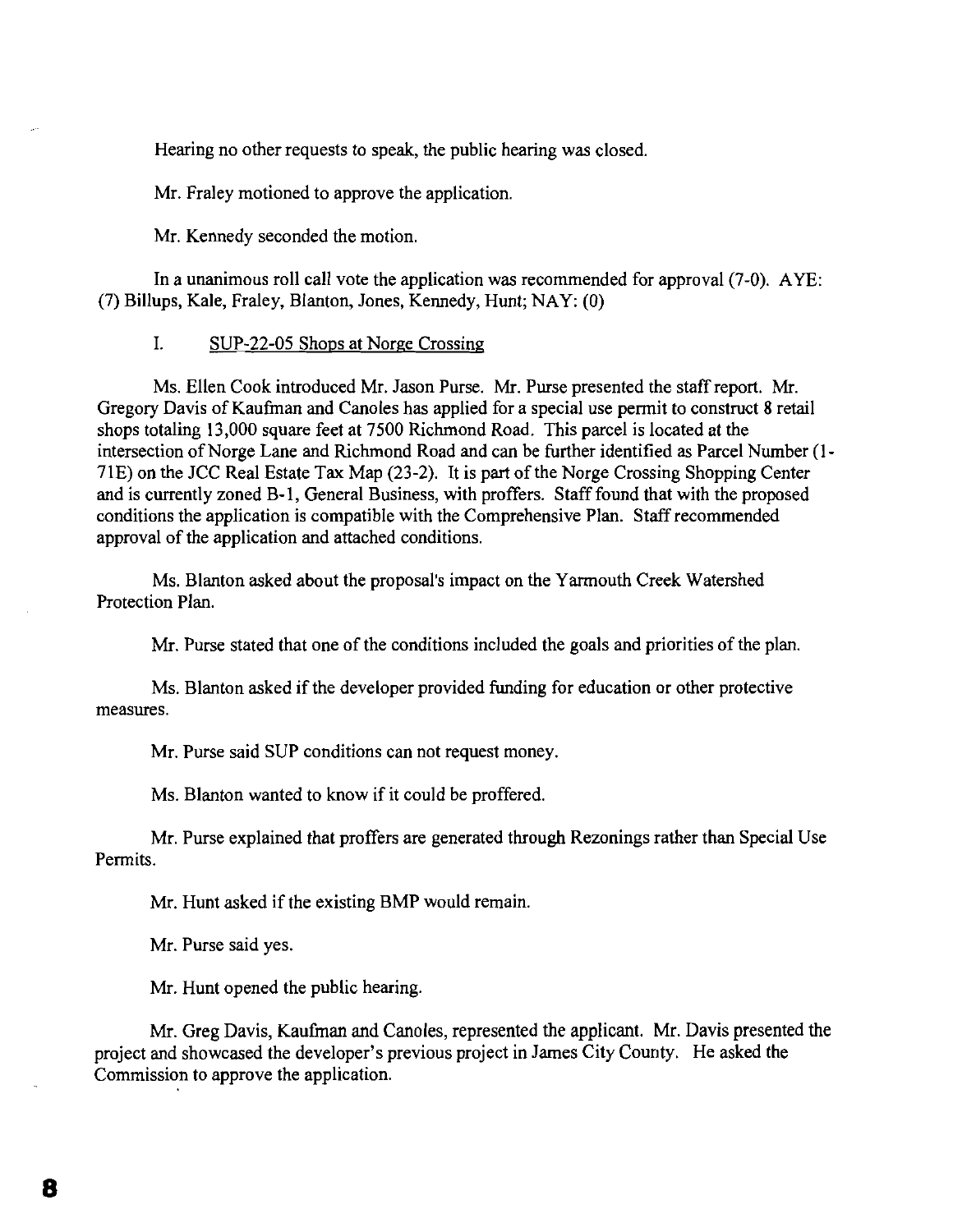Mr. Kale asked if the applicant had any questions regarding the conditions.

Mr. Davis said no. He said the applicant was in agreement with the conditions.

Hearing no other requests to speak, the public hearing was closed.

Mr. Kennedy recused himself.

Mr. Kale stated his pleasure with the developer's previous project in the County.

Ms. Blanton echoed Mr. Kale's comments.

Mr. Kale motioned to approve the application.

Ms. Blanton seconded the motion.

In a unanimous roll call vote the application was recommended for approval (6-0). AYE: Billups, Kale, Fraley, Blanton, Jones, Hunt; NAY: (0). Kennedy abstained.

## .I SUP-23-05 TGI Friday's

Mr. Matthew Smolnik introduced Mr. Joel Almquist. Mr. Almquist presented the staff report. Mr. Vernon Geddy III has applied for a special use permit on the parcel located at 5521 Richmond Road, which is currently zoned B-1, General Business in order to construct and operate a TGI Friday's restaurant. The property is also known as parcel  $(1-5A)$  on the JCC Real Estate Tax Map (33-3). Mr. Geddy has filed the special use permit application because the proposal is projected to generate more than 100 peak hour trips to and from the site. The site is designated as Neighborhood Commercial on the JCC Comprehensive Plan. Limited business activity areas located within the Primary Service Area, serving residents of the surrounding neighborhoods in the immediate area and having only a limited impact on nearby development, are designated Neighborhood Commercial. Staff found the proposal consistent with surrounding developments. Staff recommended approval of the application and attached conditions.

Mr. Kale, Mr. Almquist and the applicant's traffic consultant discussed access to the property.

Mr. Kennedy asked what colors would be used on the exterior of the building.

Mr. Almquist presented a color sketch showing red and white awnings. He stated that the Planning Director had final approval.

Mr. Hunt opened the public hearing.

Mr. Vernon Geddy represented the applicant. He said he thought the location was a good fit for this use.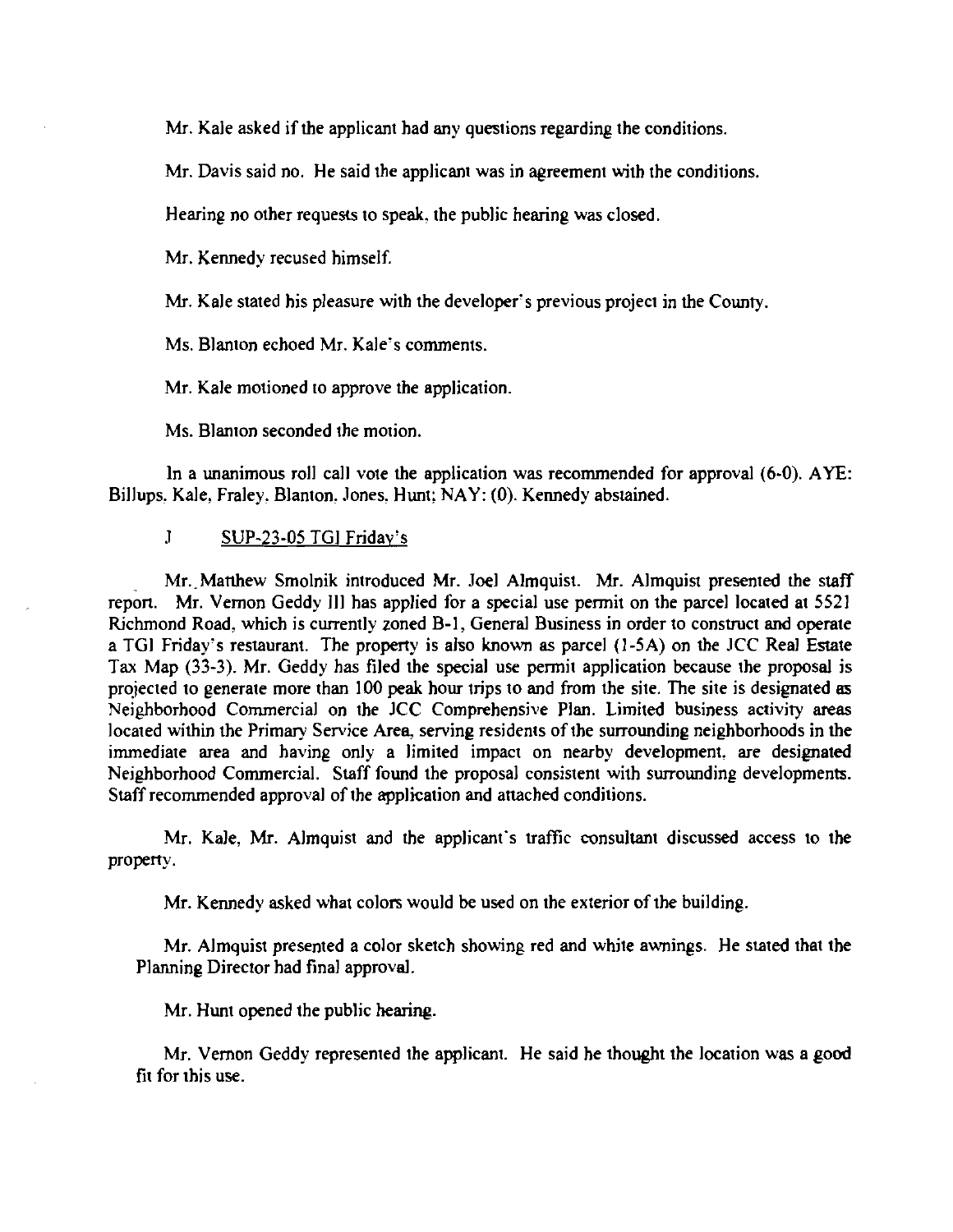Mr. Kennedy asked if more neutral colors could be used.

Mr. Geddy said the color scheme was consistent with all TGI Friday's stores. He did state that the colored sketch appeared to be brighter than it will appear at the store.

Mr. Kale encouraged the Planning Director take a close look at the colors.

Mr. Geddy said the applicant was happy with the proposed conditions.

Hearing no other requests to speak, the public hearing was closed.

Mr. Kennedy motioned for approval. He did state his concern with the traffic on Route 60.

Ms. Jones seconded the motion.

In a unanimous roll call vote the application was recommended for approval (7-0). AYE: Billups, Kale, Fraley, Blanton, Jones, Kennedy, Hunt; NAY (0).

- K. SUP-20-05 USA Waste of Va. Landfills, Inc. Renewal
- L. SUP-19-05 Branscome Borrow Pit Renewal

Mr. Matthew Smolnik presented the staff report. Mr. Vernon Geddy III has applied to renew SUP-OOB-OO and SUP-009-00 at 700 Blow Flats Road and the parcel directly adjacent to it, currently zoned M-2, General Industrial, in order to continue the operation of borrow pits. The properties are also known as parcels  $(1-3)$  and  $(1-2)$  on the James City County Real Estate Tax Map (60-3). Mr. Geddy is requesting slight changes to the existing special use permits, which are primarily intended to reflect the completion of environmental remediation and timbering activities on the sites. The applicant is also requesting to eliminate the five year time limit on the special use permits. The sites are designated General Industrial by the James City County Comprehensive Plan. Staff recommended approval subject to proposed conditions including retention of the five year renewal requirement.

Mr. Sowers added that VDOT also recommended retention of a five year expiration date.

Ms. Blanton asked about the negative impacts mining will have on the neighboring tidal wetlands.

Mr. Smolnik stated that there will be enough distance that no negative impacts are anticipated.

Mr. Hunt opened the public hearing.

Mr. Vernon Geddy represented the applicant. The applicant has mined at this location for over 35 years. He recited some of the advantages of this proposal. Mr. Geddy asked for renewal of the applications and elimination of the five year time limit.

Mr. Kennedy recalled that the company was sold shortly after the previous renewal.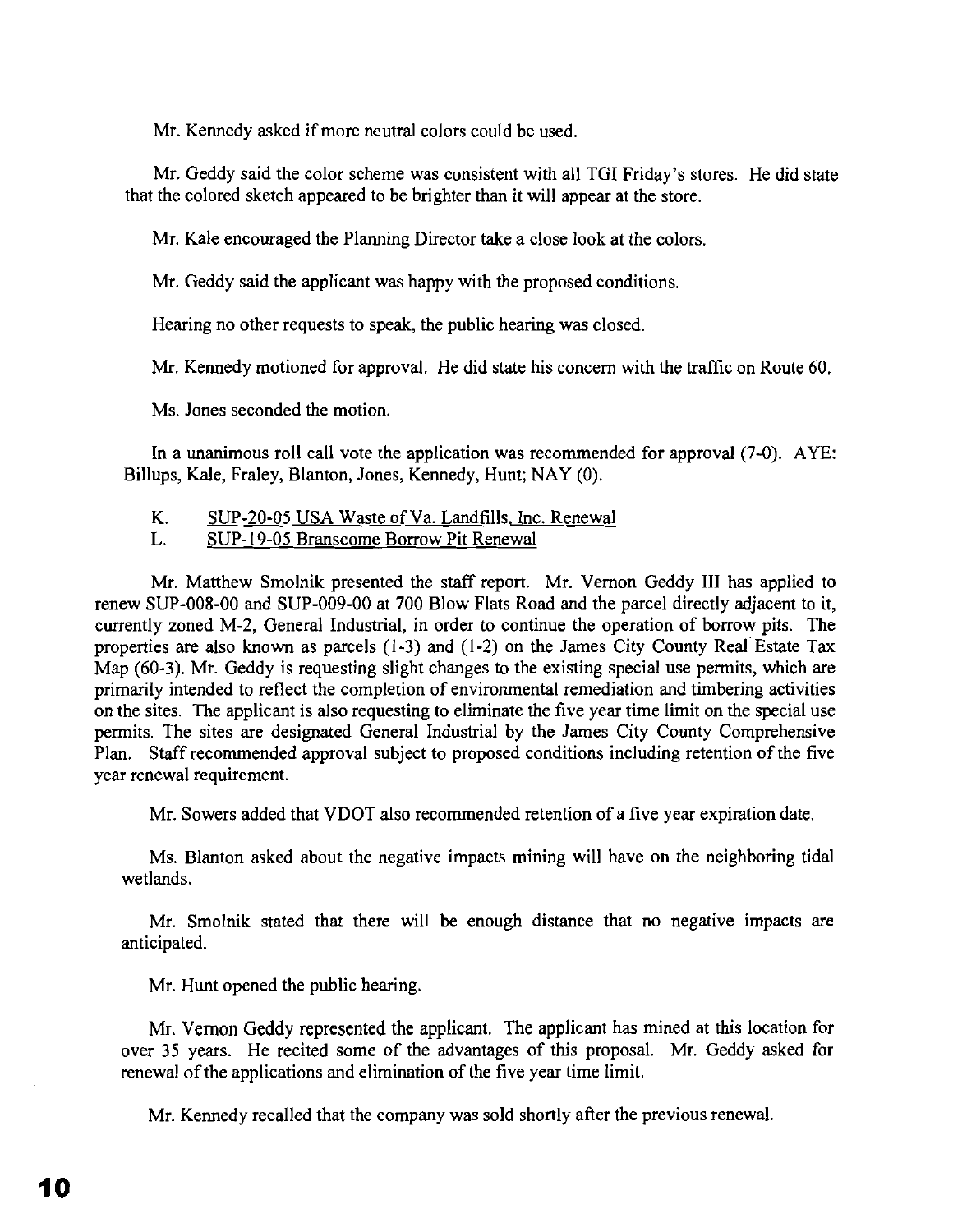Mr. Geddy noted that there have been no changes in the way the company or the borrow pits have been operated locally.

Mr. Greg Davis, Kaufman and Canoles, represented adjacent property owner, Greenmount Associates. Mr. Davis stated that his client did not oppose the application. He urged retention of the five year renewal required.

Hearing no other requests to speak, the public hearing was closed.

Mr. Kennedy motioned to approve the applications with a five year expiration.

Ms. Jones seconded the motion.

Mr. Billups stated his concerns about the safety and health conditions that currently exist. He said there were no steps being taken to correct or lessen the impact of dust, debris, etc. to residents.

Mr. Sowers said that public notice was given and that no residents came forward. He also said there were conversations with neighbors during the previous renewal request.

Mr. Billups said there was an obligation to ensure the health and safety of residents even if they do not appear.

Ms. Jones stated that the staff report indicated that those conditions will be properly regulated.

Mr. Billups said marine life is another concern.

Mr. Geddy stated that creation of the tidal wetlands is a proposed benefit and will require exhaustive permitting.

Mr. Kale confirmed that proper experts will be consulted such as the Virginia Marine Resources Commission. He also stated his concern that the road be kept free of debris.

The Commission and the applicant discussed the improvements to Blow Flats Road.

In unanimous roll call votes both applications were recommended for approval (7-0). AYE: Billups, Kale, Fraley, Blanton, Jones, Kennedy, Hunt; NAY: (0).

The Commission adjourned for five minutes.

## M. Z-4-05/SUP-7-05 Langley Federal Credit Union at New Town

Ms. Tamara Rosario presented the staff report. Mr. Tom Horner of Langley Federal Credit Union has applied for a setback modification, special use permit, and rezoning of approximately 2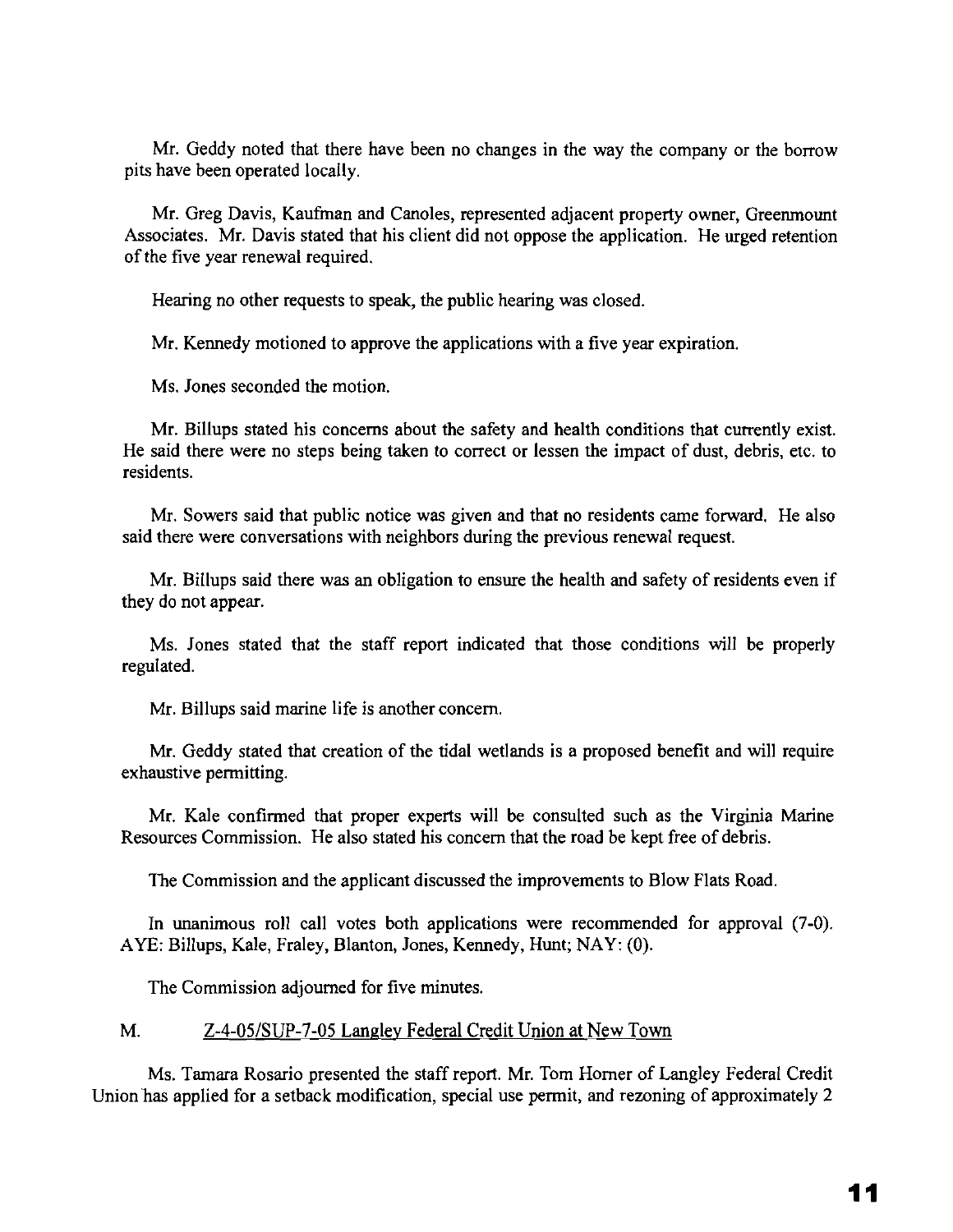acres from M-I, Limited Business/Industrial, to MU, Mixed Use, with proffers. The applicant seeks to construct a two-story, 16,000 square-foot bank and office building on the northeast comer of Monticello Avenue and New Town Avenue in the New Town area. The case was deferred at the July 11<sup>th</sup> Planning Commission meeting. At that time the Planning Commission recommended that the applicant revisit the issues of the number of drive-through lanes, address the proffer deficiencies and explore shared parking. In response the applicant reduced the number of drivethrough lanes requested from seven to five (four teller lanes and one ATM lane for immediate use) plus two teller lanes reserved for future use. The remaining two lanes would require DRC approval. The applicant submitted proffers which address the deficiencies previously noted, including participation in the New Town Commercial Property Owner's Association. The applicant also expressed a willingness to work with adjoining landowners on shared parking when the adjoining parcels are developed.

Staff found the proposed use consistent with the surrounding development, the New Town Design Guidelines, and the Comprehensive Plan and recommended approval of the application and attached conditions.

Mr. Hunt opened the public hearing.

Mr. Ray Suttle, Jr., of Jones, Blechman, Woltz, and Kelly, represented the applicant and introduced Tom Tingle, the architect.

Mr. Tom Tingle, Guernsey-Tingle, made a presentation outlining the project and identifying the changes made as a result of staffs, the Design Review Board's and the Planning Commission's requests.

Mr. Fraley applauded Mr. Tingle on the design.

Mr. Kale agreed with Mr. Fraley on the design. He disagreed with the number of drivethrough lanes. He said that some New Town Design Review Board (DRB) members had expressed their support for a reduction to him.

Mr. Kale and Mr. Tingle discussed how the drive-through reduction could be achieved architecturally. Mr. Kale also stated his desire for any requests for expansion to be made before the full Planning Commission.

Ms. Blanton thought the applicant had done an admirable job responding to the New Town Design Guidelines. However; she felt the New Town principles favored pedestrians and that three drive-through tellers and one ATM lane was sufficient. Ms. Blanton was not comfortable with allowing the possibility of future expansions.

Mr. Fraley agreed with Mr. Kale that future expansion requests come before the full Commission. He said he had also had discussions with DRB members concerning their desire for fewer lanes. Mr. Fraley noted that the current James City County branch does not have a drive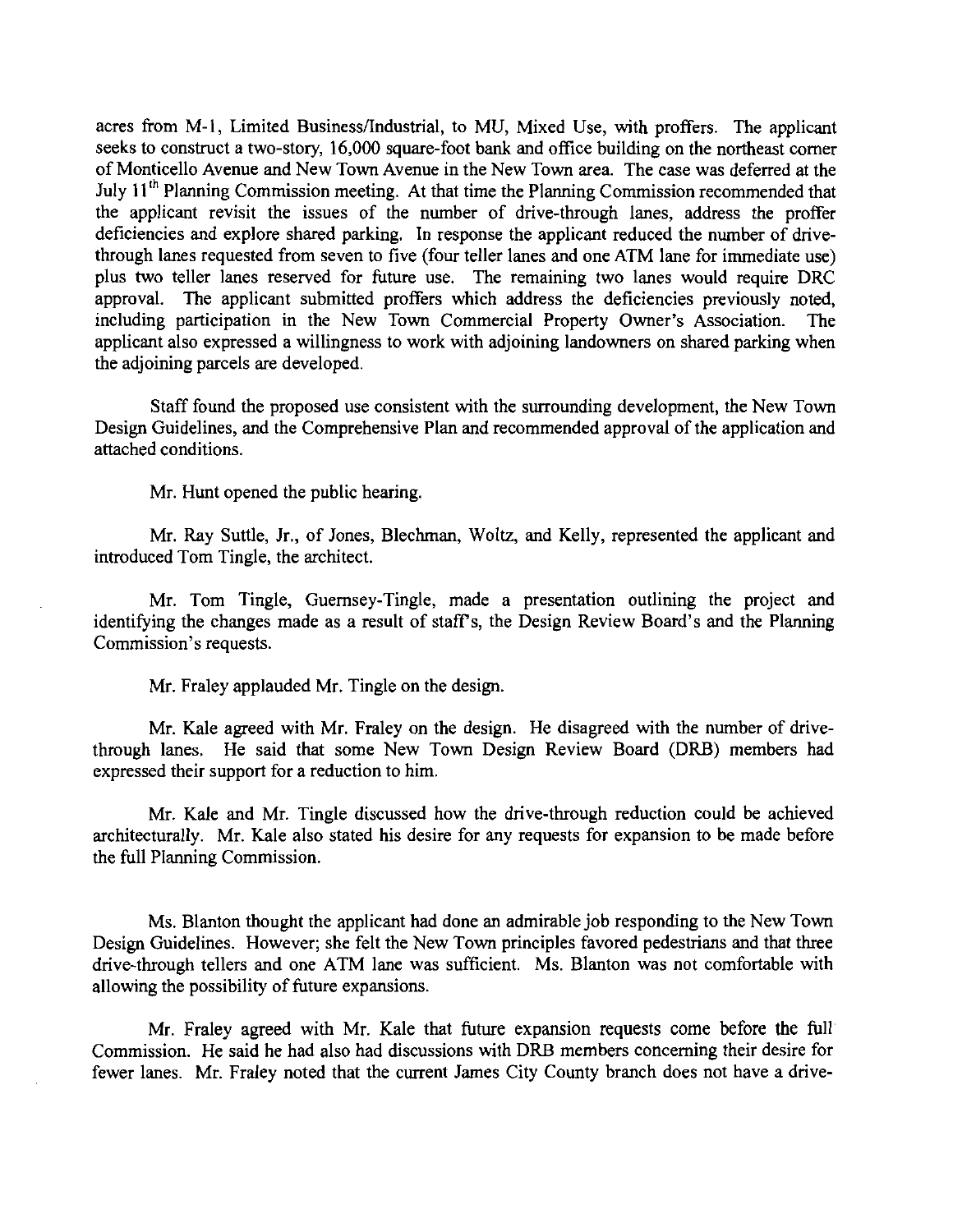through and does not seem to experience traffic back-ups. He questioned whether this project was a fit for New Town.

Mr. Kennedy commended the applicant and felt the changes reflected their desire to be in New Town. He did not think New Town would be a walking community and this is on the outskirts of New Town. He asked if the applicant would look to move elsewhere if the additional lane was not approved.

Mr. Tom Homer, the applicant, discussed how this location was chosen. He stated that their consultant had originally recommended that they locate in the Richmond Road/Lightfoot Road area based on their customers' demographics, but they preferred a New Town location. He insisted that the project required four drive-up tellers lanes and that three would not work. He explained that one teller works two lanes so that an odd number of lanes would mean one person would be working at 50%. Mr. Homer also said he was responding to their members who have said they do not do business at the Colony Square branch because it does not have a drive-through and because they cannot cross the road safely.

Mr. Fraley asked the applicant to explain how he would lose money with three lanes when nearby institutions only have three.

Mr. Homer explained that other institutions have one teller working three lanes and he felt he could better serve his members with one teller working two lanes.

Mr. Kennedy disagreed with the other Commissioners and stated his support of the proposal.

Hearing no other requests to speak, Mr. Hunt closed the public hearing.

Mr. Hunt said that after listening to the applicant he understood his argument that the additional drive-through was a matter of efficiency.

Ms. Blanton stated her understanding that when visiting New Town one would park or walk over and do a number of errands at once. She felt the notion of zipping through in a car and going elsewhere is counter to what New Town is trying to accomplish.

Mr. Billups said he did not think that one additional drive-through warranted denial of the application.

Mr. Kennedy asked if anyone was present from the ORB. He stated his opinion that it was grossly unfair that ORB members would call some individual members ofthe Commission without calling all of them in order to express their concerns after having made a decision that indicated that they were in support of the plan. He thought they should have appeared before the Planning Commission and made their statements available to everyone.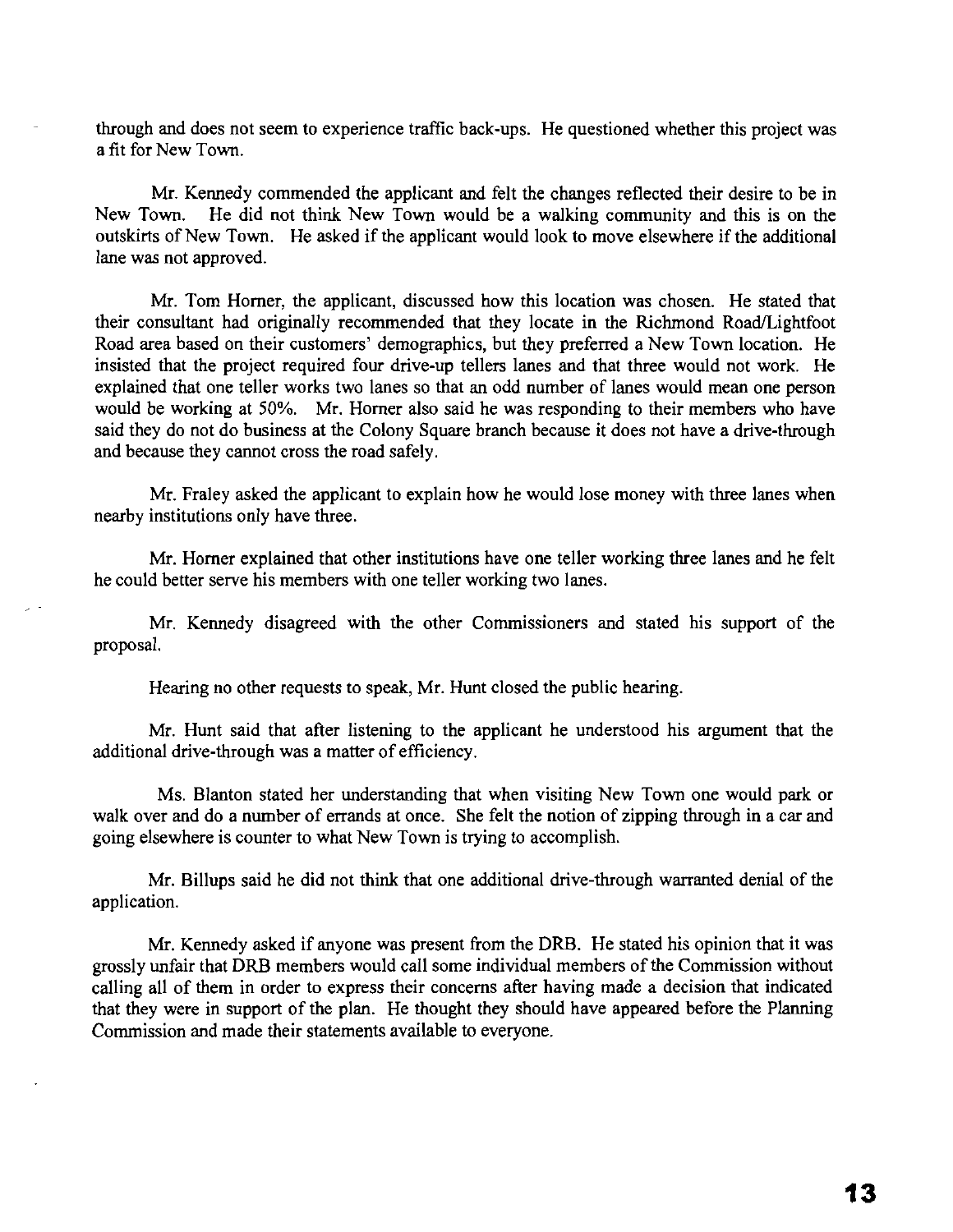Mr. Fraley again complimented the applicant on the proposal and their responsiveness in incorporating changes from last month's meeting. He also said he was not persuaded and would not support the request.

Ms. Jones agreed that the facility is one of the gateways to New Town and should comply with the pedestrian friendly spirit of the community. She said she would not support three drivethrough tellers and one ATM.

Mr. Kale motioned to approve and amend the application allowing no more than four drivethrough lanes including the ATM and requiring any requests for expansion to be presented to the full Commission.

Mr. Fraley seconded the motion.

Mr. Kinsmen confirmed that both the rezoning and special use permit applications would be voted on together.

Mr. Kennedy suggested entering a substitute motion to approve the application as presented.

Ms. Blanton confirmed with Mr. Kale the effect of passage of his motion. She did not support allowing the possibility of future expansion.

Mr. Fraley agreed with Ms. Blanton on the issue of expansion.

Mr. Kennedy stated that the applicant may prefer a vote on Mr. Kale's motion.

Mr. Tingle stated the applicant's preference for a vote on the application as presented.

Mr. Kale withdrew his motion.

Mr. Kennedy motioned to approve the application as presented.

Mr. Fraley seconded the motion.

The motion to recommend approval of the application failed (3:4). AYE: Billups, Kennedy, Hunt (3); NAY: Kale, Blanton, Fraley, Jones (4).

- N. Z-10-05/SUP-17-05/MP-7-05 The Villages at Whitehall (LaGrange)
- O. Z-11-OS/SUP-18-0S/MP-8-0S The Villages at Whitehall (Task, Neck, Rochambeau)

Mr. Matthew Smolnik presented the staff report. Mr. Vernon Geddy has applied on behalf of Rauch Development to rezone approximately 22.81 acres of land currently zoned A-I, General Agriculture to R-2 Cluster, General Residential with special use permit for a residential cluster overlay to construct a maximum of 79 residential dwelling units with an overall density cap of 3.46 dwelling units per acre. The Comprehensive Plan Land Use Map designates these properties as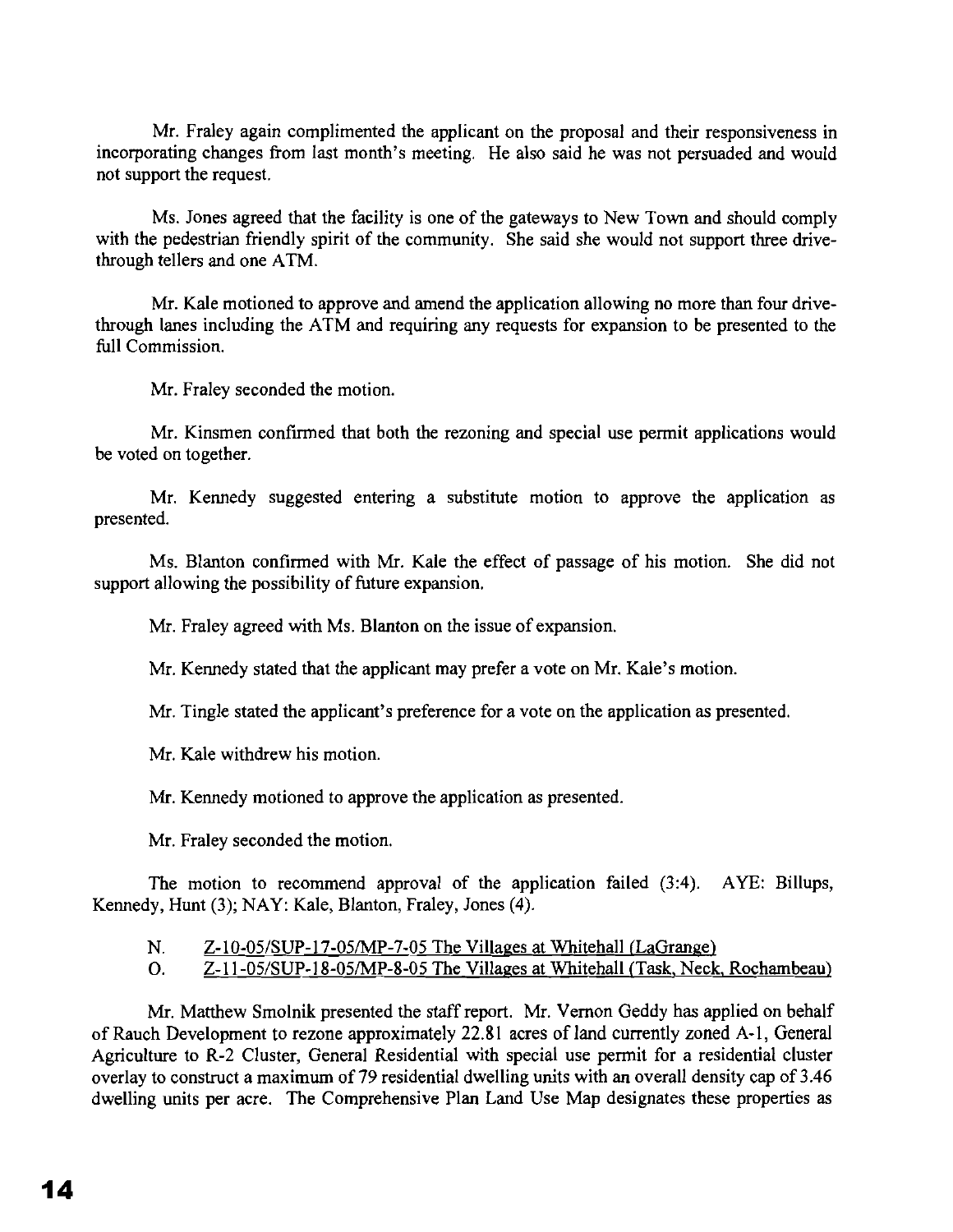Low Density Residential with one dwelling unit per acre. This property is located east of Anderson's Corner at 8716, 8720 and 8724 Barhamsville Road, and 3225 Old Stage Road, The property is more specifically identified as parcels (3-1), (3-2), (1-21) on the JCC Real Estate Tax Map No. (12-1) and parcel (1-21) on the JCC Real Estate Tax Map No. (12-2).

Mr. Geddy has also applied on behalf of Rauch Development to rezone approximately 138.54 acres of land currently zoned A-I, General Agriculture and B-1, General Business to R-2 General Residential Cluster and R-5 Multi-Family Residential Cluster, with a special use permit for a residential cluster overlay to construct a maximum of 443 residential dwelling units with an overall density cap of 3.2 dwelling units per acre. 4.59 acres of B-1, General Business zoned property will be rezoned to B-1, with Proffers for an approximate 8,000 square foot building. The Comprehensive Plan Land Use Map designates these properties as Low Density Residential with one dwelling unit per acre. This property is located east of Anderson's Corner at 3400, 3505, 3610, and 3611 Rochambeau Drive and 8350 Richmond Road. The property is more specifically identified as Parcels (1-14) (1-24) (1-22) (1-19) and (1-18) on the JCC Real Estate Tax Map No. (12-2).

Both proposals were deferred at the Planning Commission's July  $11<sup>th</sup>$  meeting. At that time staff felt Taskinas, Rochambeau, and Hickory Neck Villages were not consistent with a low density residential Comprehensive Land Use designation. Mr. Smolnik said staff further believed the three villages did not adequately protect historical structures or scenic vistas nor sufficiently help to achieve the Anderson's Corner Mixed Use area vision.

The applicant has revised the proposals and staff found that they sufficiently addressed the technical issues raised at the previous Planning Commission meeting. Staff recommended approval of the applications with the attached conditions.

Mr. Kennedy asked if changes were made to the location of the recreational facilities.

Mr. James Peters, AES Consulting Engineers, said one small interior recreation open space was removed and replaced with a combined larger open space in another location. Mr. Peters pointed to them on the location map.

Mr. Kennedy and Mr. Peters discussed the locations of the shared facilities.

Mr. Sowers added that each of the two applications has proffered to meet the recreational standards recommended in the County's Recreational Master Plan.

Mr. Fraley questioned the appropriateness of rezoning commercial parcels to residential when the Comprehensive Plan for Anderson's Corner suggests business and commercial as primary uses with residential being a supporting use.

Mr. Smolnik stated that the parcel adjacent to this proposal has thirty-nine acres and is currently zoned B-1 with the potential for  $300,000 - 400,000$  square feet of commercial space.

Mr. Fraley asked why the applicant did not propose more commercial.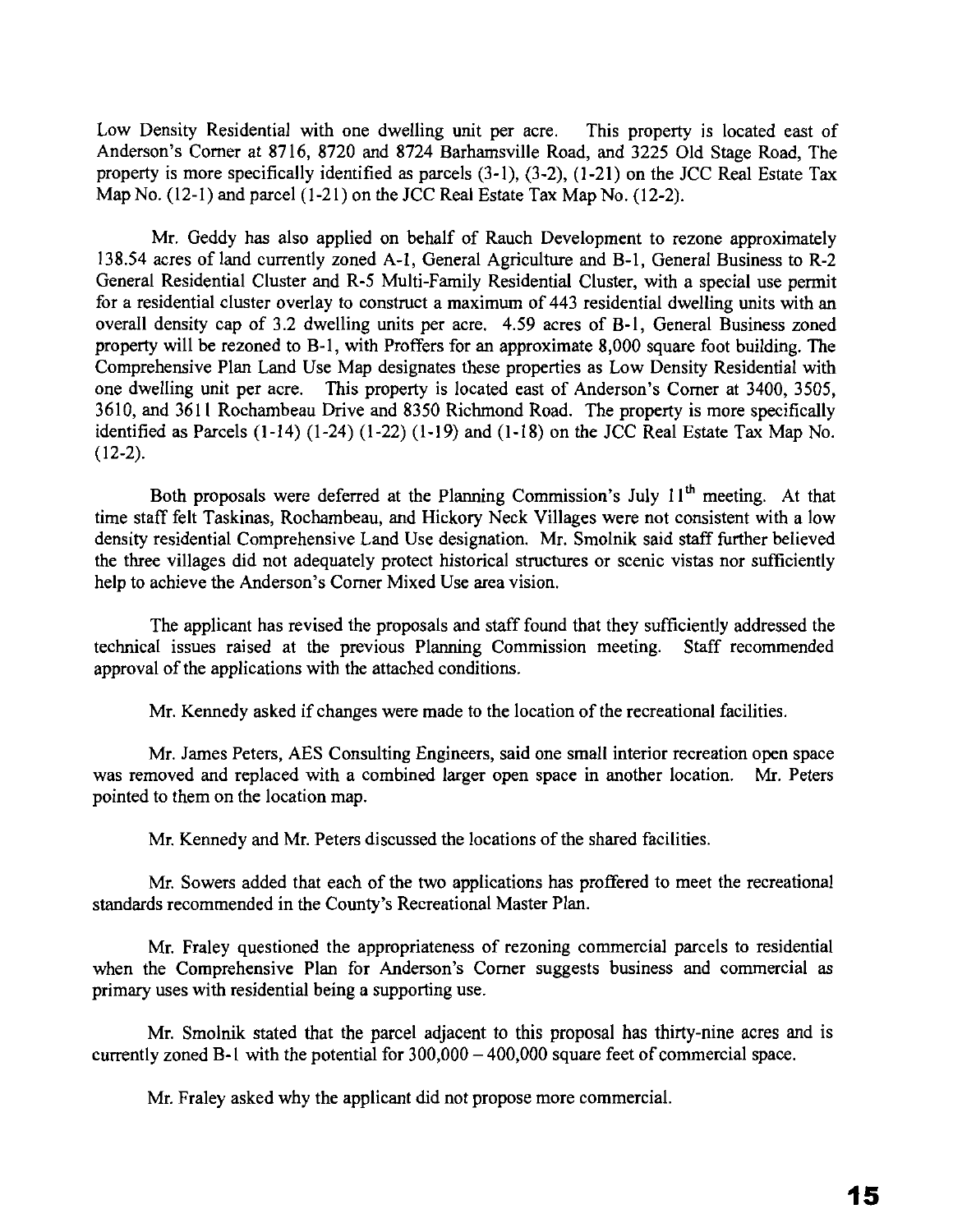Mr. Sowers offered that these particular sites are not part of the adjacent Mixed Use area. He said they are designated low-density residential on the Comprehensive Plan. Mr. Sowers stated that previous reviews of the Comprehensive Plan identified the B-1 zoning as inconsistent and recognized that there is a tremendous amount of commercial zoning already designated in this area.

Mr. Kale asked if down-zoning has been considered.

Mr. Sowers answered no. He also outlined the process to down-zone.

Mr. Kennedy stated his apprehension about allowing this project without a study of the entire area. He asked if staff had considered the impact of having a commercial development so close to a residential area.

Mr. Sowers said that under the current guidelines of the Comprehensive Plan staff felt this application met enough of its tenets that a recommendation of denial was not warranted.

Mr. Kennedy said that he supported a recommendation of denial based on the fact that he would like to see a study of this area.

Mr. Fraley noted that the Planning Commission at its last meeting recommended that the Board of Supervisors commission a study of this area to establish a vision.

Mr. Sowers confirmed that the Board decided to not move forward with a study at this time.

Mr. Hunt opened the public hearing.

Mr. Vernon Geddy represented the applicant. He gave a presentation outlining the revision ofthe proposal since the last meeting. Mr. Geddy asked for a recommendation of approval.

Ms. Jones asked about the James City Service Authority's (JCSA) concerns about how the project will be integrated into the public water and sewage system.

Mr. Geddy stated that a master water and sewer plan will be required prior to site plan submission.

Mr. Sowers confirmed that such a condition is attached to the application.

Ms. Blanton suggested that development start away from the road and come forward so that the vegetation will have time to mature and provide a screen to those homes near the road.

Ms. Terri Hudgins, III Knollwood Drive, represented the Stonehouse District Citizens Association. The association opposed the rezoning as proposed by the applicant.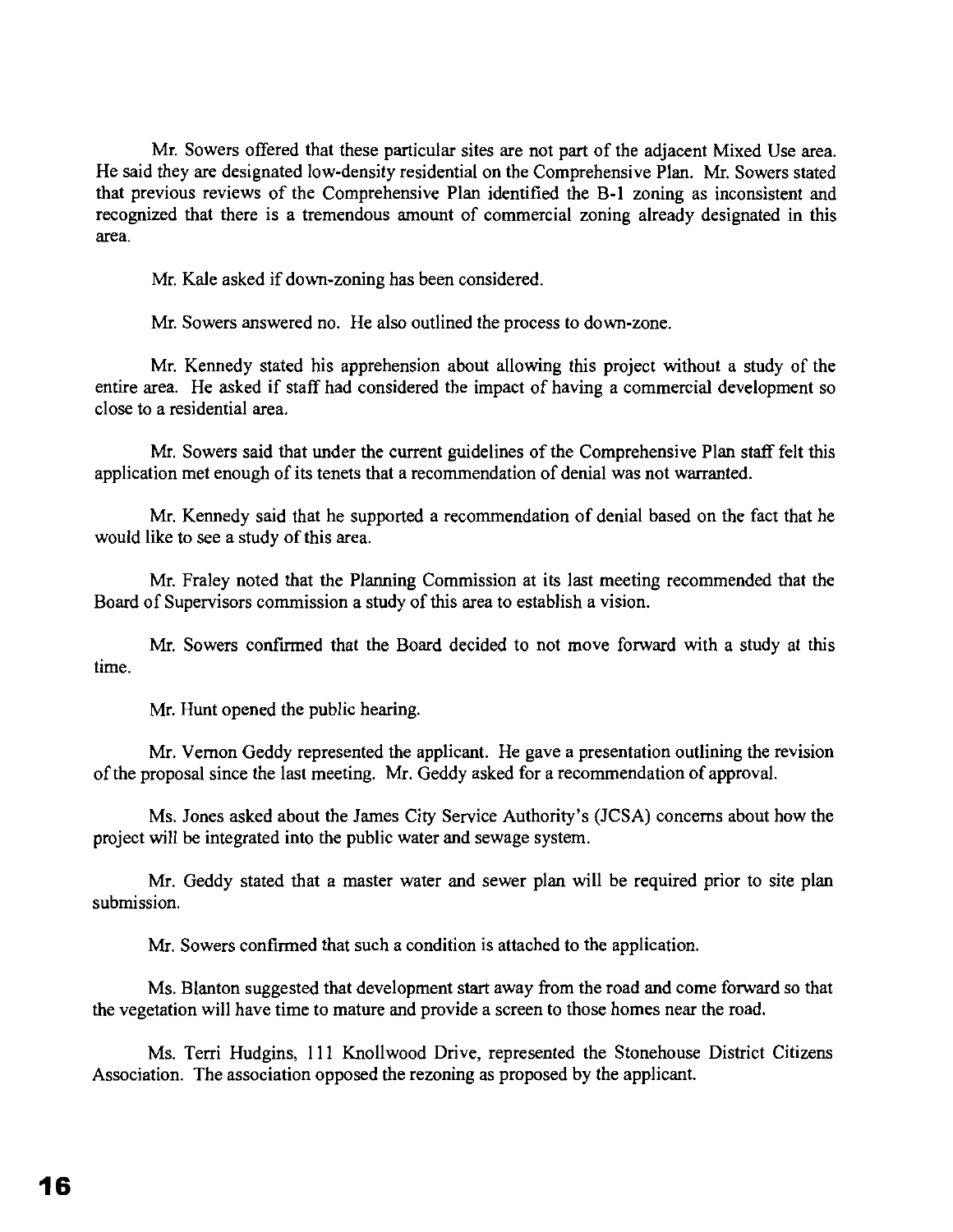Mr. Jerry Jutras, 102 Plains View Road, expressed his support of the application.

Ms. Mary Magoon Delara, 92 Sand Hill Road, stated her opposition to blocking the left hand turn land from Sand Hill Road onto Old Stage Road and Rochambeau,

Mr. Rich Krapf, 2404 Forge Road, said he did not believe this proposal represented the best possible use of this land. He recommended deferral of the application until a comprehensive study of the area can be completed.

Ms. Linda Rice, 2394 Forge Road, represented the Friends of Forge Road. She commended the applicant on the improvements to the plan but requested denial of the application until an area study could be completed.

Mr. Charlie Crawford, 7849 Church Lane, said the project represented a good opportunity to the County. He also stated that future proposals would still be subject to approvaL

Mr. Willard Delara, 92 Sand Hill Road, requested that convenience stores be added to the list of excluded uses for the 8,000 square foot commercial/retail building that will be located near the junction of Rochambeau, Old Stage Road and School House Lane.

Mr. Geddy said that the list of excluded uses included uses permitted by right in the B-1 Zoning District and convenience stores would require a request for a Special Use Permit. He also said that if VDOT does not approve blocking the left hand turn land from Sand Hill Road then the road would be left as it is.

Hearing no other requests to speak, the public hearing was closed.

Mr. Kennedy stated that he felt the applicant had gone the extra mile. He also said that the County has not gone the extra mile and urged a study of Anderson's Corner before acting on this case.

Ms. Jones said the Board of Supervisors had the opportunity to commission a study and chose not to. She said she was not thrilled about rezoning what is currently B-1 to R-2 but felt it was supported by the Comprehensive Plan. She stated her support for the proposal,

Ms. Blanton agreed with Ms. Jones. She stated her disappointment that a study was not commissioned. Ms. Blanton stated that she felt this project represented a good direction for the area.

Mr. Kale said that if the Board had chosen to conduct a study he would have asked the developer to wait. He also said he thought this was a good project and does not run counter to what was intended in Anderson's Comer.

Mr. Billups stated that the developer had made a good faith effort and that he would support the application.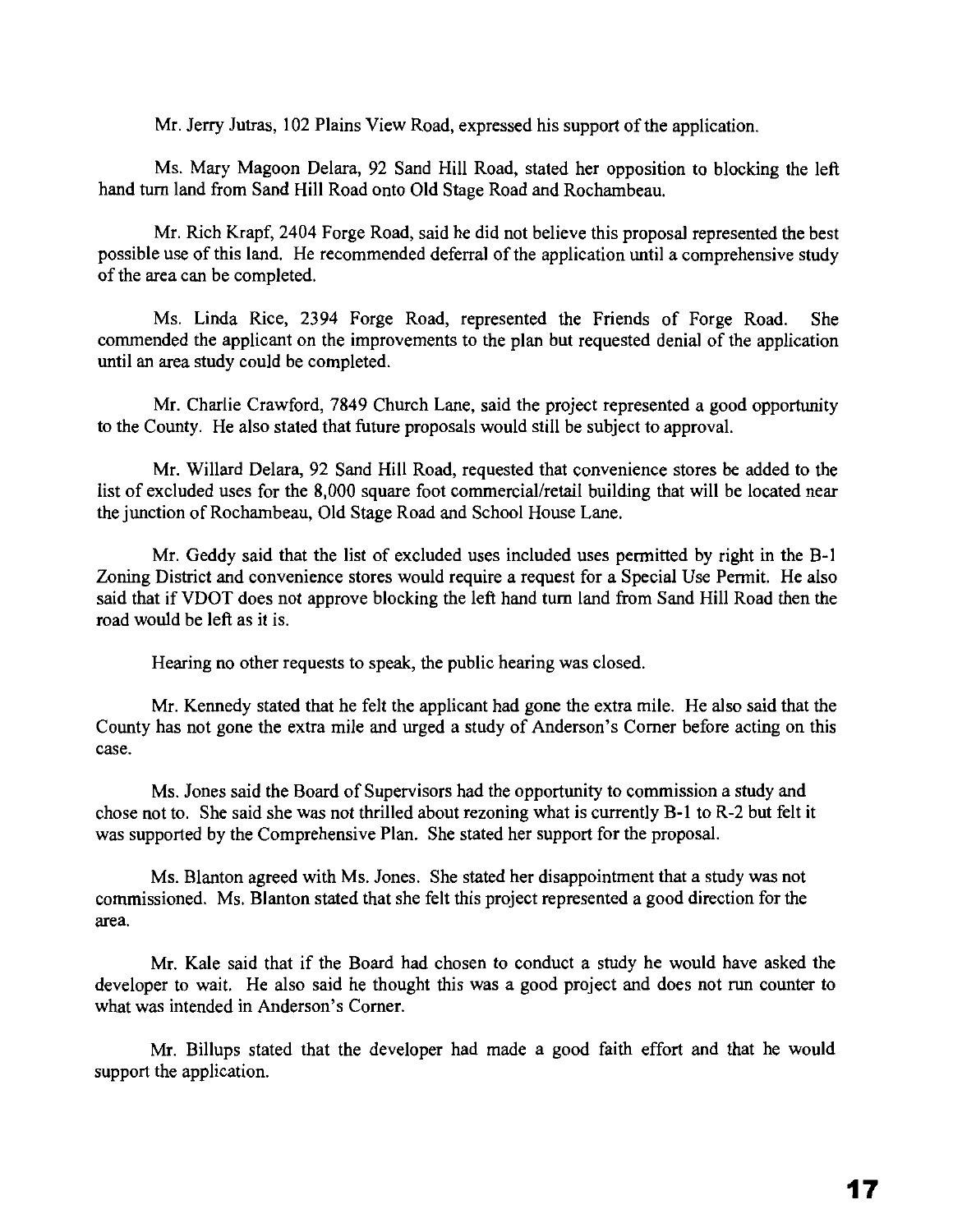Mr. Hunt stated his main concern was that the forthcoming residents may not be supportive of future commercial proposals for the parcels at Anderson's Corner that are designated commercial.

Mr. Fraley stated his support for an area study and his concerns about rezoning from commercial to residential. He also stated his feeling that this was a project that would set standards and wished it had more commercial, but it had his support.

Mr. Fraley motioned for approval of the application and attached conditions.

Ms. Blanton seconded the motion.

**In** a roll call vote the application was recommended for approval (6-1) AYE: Billups, Kale, Fraley, Blanton, Jones, Hunt (6); NAY: Kennedy (I).

### 7. PLANNING DIRECTOR'S REPORT

Mr. Marvin Sowers presented the Initiating Resolution for a Zoning Ordinance Amendment to allow facilities for the residence and for care of the aged by special use permit in the R-8 Zoning District. Staff recommended approval.

Mr. Kennedy motioned to approve the resolution.

Mr. Fraley seconded the motion.

Mr. Billups asked how much growth would be generated by the proposal.

Mr. Sowers said the growth would not come about until someone actually applied for a special use permit.

Mr. Billups asked what the potential for growth would be.

Mr. Sowers said this was the first time such a request has been made and he could guess.

Mr. Home said this specific proposal was for a parking lot but the zoning change could allow for other types of applications.

Mr. Kale asked if there was any other way to allow a parking lot than a zoning change.

Mr. Home outlined the Williamsburg Landing's need for shared parking behind a building on the Airport property which is zoned R-8.

Ms. Blanton confirmed that approval of the resolution only allowed staff to research the matter and does not give approval.